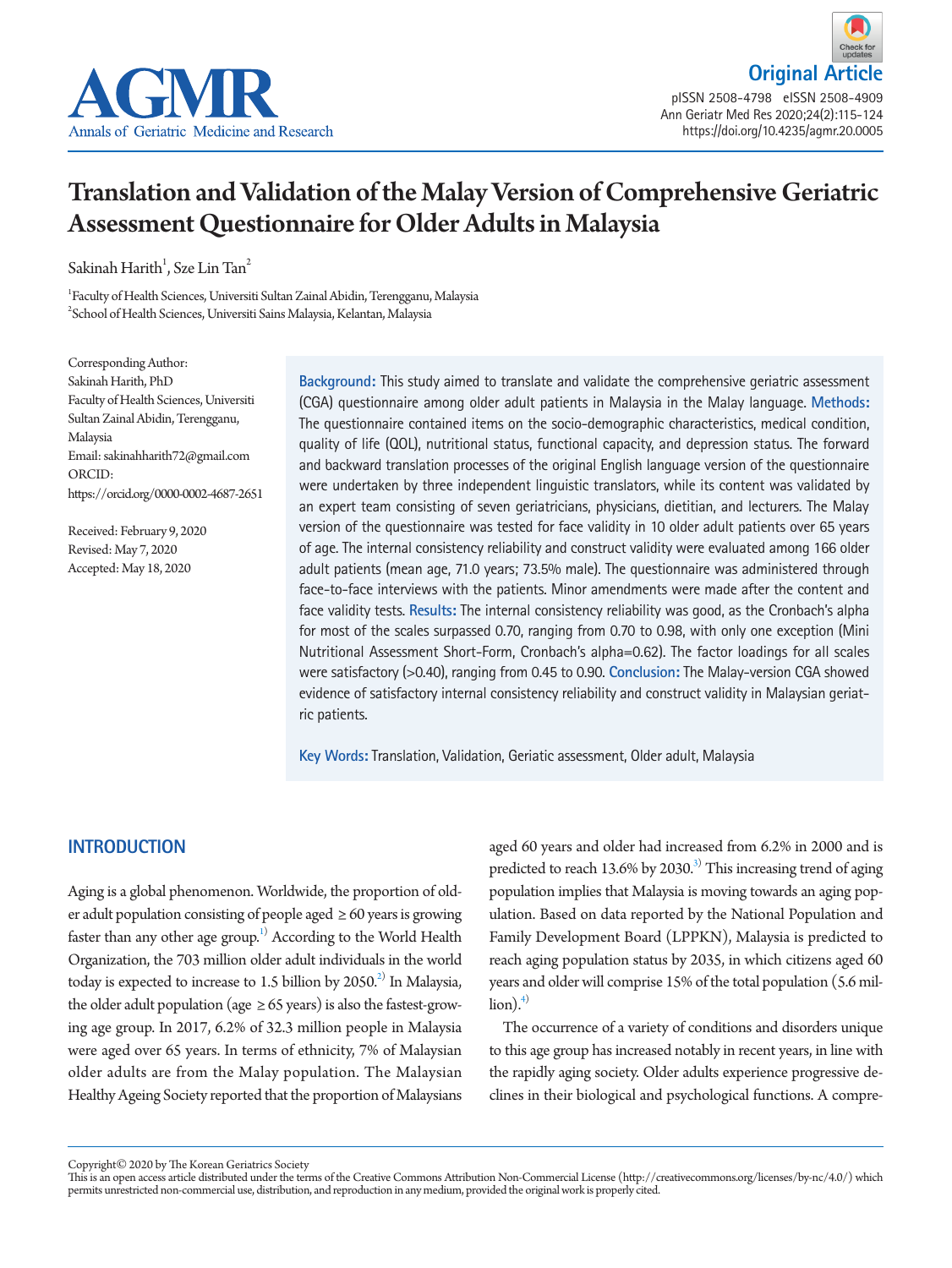hensive assessment is thus required to ensure a holistic approach in their care plans. Comprehensive Geriatric Assessment (CGA) is a multidimensional and interdisciplinary diagnostic process to determine the medical, psychological, and functional capabilities of older adults. CGA has been applied widely in many medical contexts including orthopedic $^{\circ}$ , coronary artery disease $^{\circ}$ , and multimorbidity. $^{7)}$  Its purpose is tailored towards developing a coordinated and integrated plan for treatment and long-term follow-up. The basic components of the CGA include functional status, co-morbidity, cognition, depression, polypharmacy, nutrition, presence of geriatric syndromes, and socioeconomic factors. While integrating standard medical diagnostic evaluation, CGA emphasizes the quality of life (QOL) and functional status, prognosis, and outcome that entail a workup with more depth and breadth. $8-10$  $8-10$ 

Most of the standardized questionnaires in CGA that are developed in English-speaking countries are not applicable in Malaysia, which is a country with a multi-ethnic population and more than one spoken language. Thus, the questionnaires must be translated into the local Malay language, adapted to the local culture, and validated against the original version while also considering important cultural differences. The Malay language is the language of knowledge and union and it is the national language in Malaysia.<sup>11)</sup> This language is related to the Austronesian family of Malay, which has spread across nearly half of the world, with more than 300 million speakers, making it the fourth-largest language globally in terms of the number speakers.<sup>12)</sup> Thus, the objectives of this study were to translate the original English version of CGA questionnaires into the Malay language and determine the reliability and validity of this Malay version among the Malaysian older adult population.

# **MATERIALS AND METHODS**

### **Instrument Translation**

The CGA questionnaire consists of five sections (A to E): Section A enquires about participant socio-demographic data, medical conditions, and health and nutritional risk factors, while Sections B–E comprise the screening tools to assess nutritional status (Mini Nutritional Assessment-Short Form [MNA-SF]), QOL (36-items Short Form Health Survey version 2.0 [SF-36 Health Survey v2]), functional capability (activities of daily living [ADLs] and instrumental activities of daily living [IADLs]), and depression status (Geriatric Depression Scale-Short Form [GDS-SF]). All five sections were translated together according to the international guidelines after obtaining permission from the respective original authors of the questionnaires.

The first step of the translation involved the forward translation of the original English questionnaire into the Malay language by two qualified and independent linguistic translators fluent in both languages. The translators were requested to produce a forward translation that was conceptually equivalent to the original English-version questionnaire. Each translator produced a forward translation version without mutual consultation. The translations were then reviewed and reconciled by the researchers to create a preliminary version of the forward translation. This version was subsequently given to a third translator, who translated the questionnaire back into English. The backward translation version was compared to the original English questionnaire by the researchers, with consideration regarding whether the items were rewritten using the same words (literal assessment) or if the original meaning had been retained (semantic equivalence). When discrepancies between backward translation and original versions arose, the word choices were discussed among the researchers and translators until a final forward translation version was reconciled. The comprehensibility and appropriateness of the language in the Malaysian cultural context were emphasized during the translation procedure.

#### **Ethical Clearance**

This study was approved by the Malaysia Research Ethics Committee (MREC) of the Ministry of Health Malaysia (Registration No. (2)dlm.KKM/NIHSEC/08/0804/P10-337) and the Human Research Ethics Committee (HREC) of USM (No. USMKK/ PPP/JEPeM (228.4[1.6])).

#### **Content and Face Validity**

An expert team comprising seven geriatricians, physicians, dietitian, and lecturers assessed the final forward translation questionnaire for its content. They made their judgments about the relevance of the questionnaire and suggested the use of better terms and format.

For face validity, we tested the questionnaire in 10 geriatric patients aged ≥ 65 years who were admitted to the medical wards in Hospital Universiti Sains Malaysia (HUSM) after obtaining informed consent from all participants. The researcher went through each item and allowed the patients to clarify their doubts and comment on the questions and response choices. The researchers discussed these comments and developed the final Malay version of the CGA questionnaire, which was then evaluated for its reliability and validity among Malaysian geriatric patients.

#### **Internal Consistency Reliability and Construct Validity**

#### *Study design and participants*

A cross-sectional study was conducted using convenience sam-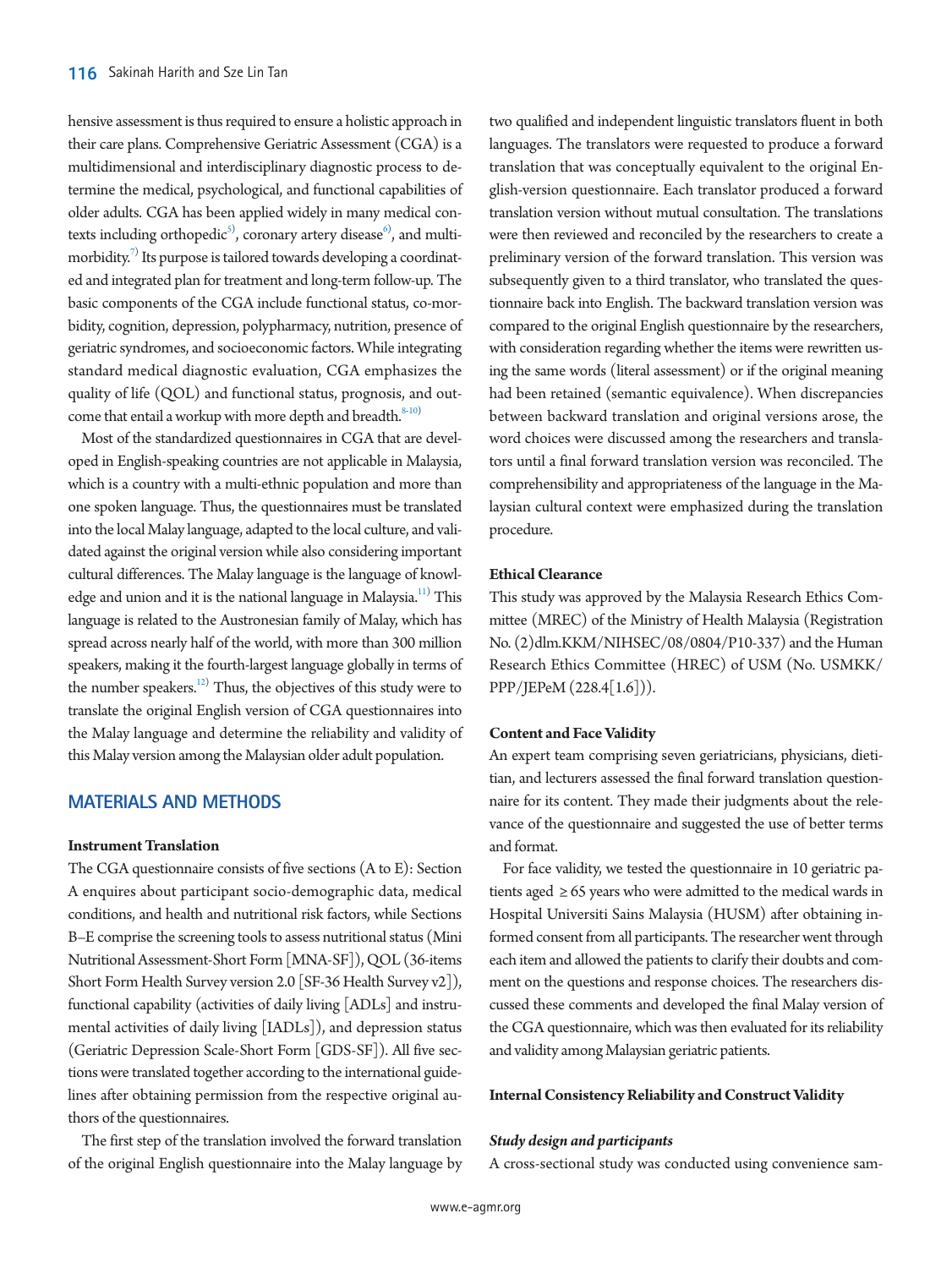pling at the Medical Outpatients Department (MOPD) and medical wards of Hospital Sultanah Nur Zahirah (HSNZ), Kuala Terengganu, Malaysia. This study was approved by the MREC of Ministry of Health, Malaysia in November 2010.

The inclusion criteria were geriatric patients aged  $\geq 65$  years and admitted to the medical wards or who visited the MOPD. We identified eligible participants from the patient admission list at the admission counter of the medical wards and the patient appointment list located at the registration counter of daily MOPD. A trained interviewer collected data collection via face-to-face interviews

## *Measures*

This study integrated a revised MNA-S $F^{13)}$  in the CGA tool to screen the patients' nutritional status. The revised MNA-SF consisted of six items and included the calf circumference (CC) parameter as a substitute for body mass index (BMI). This change enabled its application to immobile individuals or in circumstances where the weight and height could not be measured. A total score ranging from 0–14 distinguishes patients into those with normal nutritional status (12–14 points), risk of malnutrition (8–11 points), and who are malnourished (0–7 points).

The CGA applies the SF-36 Health Survey  $v2^{14}$  with standard 4-week recall periods to assess the health-related QOL among the participants. It contained 36 items across eight different scales of health; namely: physical functioning (PF), role limitations due to physical problems (RP), bodily pain (BP), general health (GH), vitality (VT), social functioning (SF), role limitations due to emotional problems (RE), and mental health (MH). These eight scales were further aggregated into two summary measures; namely, physical (21 items: PF, RP, BP, GH) and mental (14 items: VT, SF, RE, MH) components. The survey additionally included a single-item scale on health translation (HT) to describe the comparison between current health status and health status 1 year prior. The response choices of these 36 items based on 3-, 5-, or 6-point scales, with item scores of 1–3, 5, or 6 points. We recoded the scores for 11 items so that all 36 items would score in the same direction, with higher values indicating better health status.

The functional capacity of patients was measured as the ability to perform both the ADL and IADL. This entailed the use of the 10-item Barthel Index $15,16$  for the ADL; and 7-item IADL subscale of the Older Americans Resources and Services  $(OARS)^{17}$  for the IADL assessment.

The Barthel Inde $x^{15,16}$  $x^{15,16}$  $x^{15,16}$  $x^{15,16}$ ) measures patients' level of independence using 10 basic activities rated with scores ranging between 0 and 3 and a maximum total score of 20 points. Scores of 15–19 and < 14 points indicated mild and moderate to severe functional disabilities, respectively.

The IADL subscale of the  $OARS^{17}$  assesses patients' level of independence on seven instrumental activities. The questionnaire used three levels of scoring  $(0 = \text{fully dependent}; 1 = \text{requiring})$ some help;  $2 =$  fully independent) for a total score ranging from 0–14 points. Scores < 10 points indicated functional disability.

The GDS-SF<sup>18)</sup> is modified from the original GDS and used to screen patient depression levels. As a 15-item scale with a "yes/no" format, 10 items suggest probable depression for negative responses (negative items); the remaining 5 items suggest probable depression when answered positively (positive items). The scores ranged from 0–15, whereby 1 point was given for each response suggestive of probable depression. Points ≥ 5 were indicative of the risk of depression.

Along with MNA-SF, SF-36, GDS-SF, ADL, and IADL assessment, the questionnaire also integrated variables on socio-demographic characteristics, medical conditions, and health and nutritional risk factors. Patients' medical records were reviewed for other related information besides the interview.

#### *Statistical analysis*

Data entry and analysis were performed using SPSS Statistics for Windows, version 18.0 (SPSS Inc., Chicago, IL, USA). This study assessed the reliability of the CGA questionnaire based on the internal consistency from the item-total correlation (ITC) and Cronbach's alpha coefficient for each of the screening tools (MNA-SF, SF-36, ADL, IADL, and GDS-15).

The corrected ITC consisted of the Pearson correlation coefficient between the score for the individual item and the sum of the scores on the remaining items, which was computed to assess the extent to which an individual item was related to the remainder of its scale. Values > 0.30 indicated item appropriateness.

We performed Principal Component Analysis (PCA; exploratory factor analysis) followed by a varimax rotation to identify whether the items in the questionnaire were structured comparably to the original questionnaires. We first used Bartlett's test of sphericity (p < 0.05) and Kaiser-Meyer-Olkin (KMO) measure of sampling adequacy (with values > 0.60 considered acceptable) to measure the appropriateness of the factor analysis. The number of factors was determined by examining the eigenvalues (recommended value  $\geq 1.0$ ) and via a scree plot (recommended to determine the cutoff point at which the slope appeared to change into minor decrement). The ability of the factors to represent the data was expressed by the percentage of explained variance (recommended range, at least 50%–60%). We also examined the factor loading of the items (recommended value > 0.4).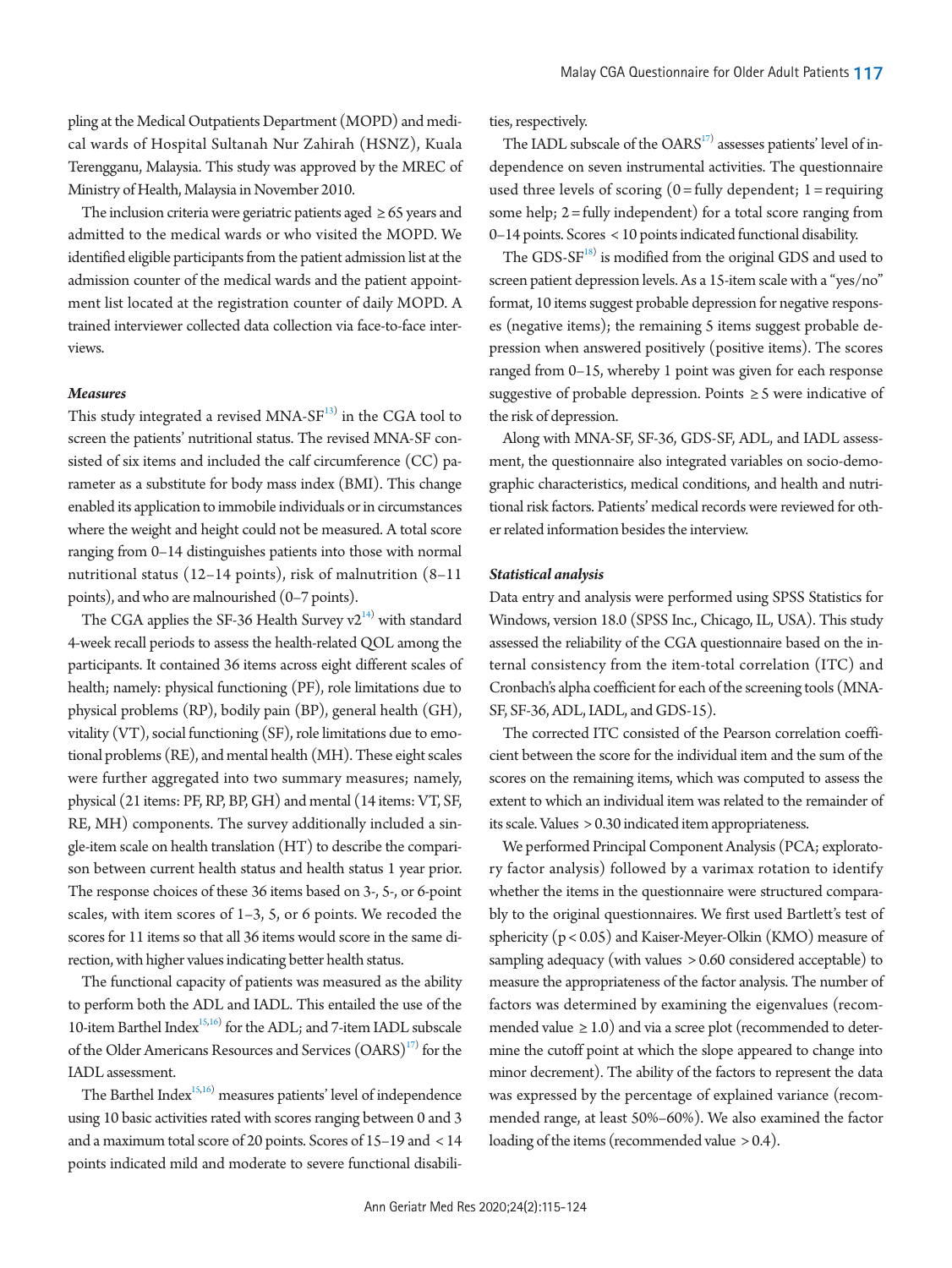## **RESULTS**

#### **General Participant Characteristics**

A total of 166 older adult patients (110 and 56 patients from MOPD and the wards, respectively) met the inclusion criteria and agreed to participate in this study with written consent. [Table 1](#page-3-0) shows the general characteristics of the participants. Their mean age was 70.92 ± 4.64 years (range, 65–92 years). Most respondents were male (73.5%), Malay (98.2%), married (77.1%), literate (had formal education, 74.7%), living with family (93.4%), retired (73.5%), non-smoker/ex-smoker (90.4%), and did not depend on others economically (61.4%).

#### **Validity and Reliability**

#### *MNA-SF*

The Cronbach's alpha coefficient was 0.62. Regarding item internal consistency, the corrected ITC of the 6 items in the scale ranged from 0.18 to 0.60, with 2 items not achieving the accepted value. Their corrected ITC values were 0.21 and 0.18 [\(Table 2\)](#page-4-0).

A PCA of MNA-SF was feasible in this study, as indicated by the significant Bartlett's test of sphericity  $(p < 0.001)$  and the KMO measure of 0.63. Factor analysis with no structural restrictions revealed a two-factor solution, which explained 62.0% of the total variance. Four items were grouped under the first factor, the item contents of which were more related to the modifiable nutritional and functional risk factors. Two items were grouped under the second factor, the item contents of which were more related to patient diseases and comorbidities. All factor loadings were above 0.40 and ranged from 0.58 to 0.87 [\(Table 3\)](#page-4-1).

#### *SF-36 Health Survey v2*

All correlation coefficients between the items and the remainders of their own scales were > 0.30, except for one item within the GH ("I expect my health to get worse", corrected ITC =  $0.23$ ). For all eight subscales of the SF-36 health survey, the Cronbach's alpha coefficients achieved the minimum criterion of 0.70, ranging from 0.70 to 0.98 [\(Table 2](#page-4-0)).

PCA with varimax rotation was performed with 35 items of the SF-36 Health Survey. An item on HT ("Compared to one year ago, how would you rate your health in general now?") was excluded from the factor analysis as it was not included in the eight scales scores. The Bartlett's test of sphericity was highly significant (p < 0.001), while the KMO measure was high (0.92). An 8-factor solution explaining 76.5% of the observed variance was generated. [Table 4](#page-5-0) shows the rotated component matrix and total variance explained by factors 1–8 in the whole group. The 10 items of the <span id="page-3-0"></span>**Table 1.** General participant characteristics (n=166)

| Characteristic         | Value            |
|------------------------|------------------|
| Type of patient        |                  |
| Outpatient (MOPD)      | 110(66.3)        |
| Inpatient (ward)       | 56(33.7)         |
| Age $(y)$              | $70.92 \pm 4.64$ |
| $65 - 74$              | 138(83.1)        |
| $\geq$ 75              | 28(16.9)         |
| Sex                    |                  |
| Male                   | 122(73.5)        |
| Female                 | 44(26.5)         |
| Ethnicity              |                  |
| Malay                  | 163 (98.2)       |
| Chinese                | 3(1.8)           |
| Marital status         |                  |
| Married                | 128(77.1)        |
| Widowed                | 38(22.9)         |
| <b>Education</b> level |                  |
| Literate               | 124(74.7)        |
| Illiterate             | 42(25.3)         |
| Living arrangement     |                  |
| With family            | 155 (93.4)       |
| Alone                  | 11(6.6)          |
| Occupation             |                  |
| Retired                | 122(73.5)        |
| Housewife              | 17(10.2)         |
| Working                | 27(16.3)         |
| Smoking status         |                  |
| Non-smoker/ex-smoker   | 150(90.4)        |
| Current smoker         | 16(9.6)          |
| Economic dependency    |                  |
| No                     | 102(61.4)        |
| Yes                    | 64(38.6)         |

Values are presented as frequency (%) or mean±standard deviation. MOPD, Medical Outpatients Department.

subscale PF were shared between factors 1 and 6. Factor 2 included all 3 items of the RE subscale and 4 items the MH subscale that explored aspects such as sadness/happiness. Items exploring RP loaded on factor 3, while those exploring BP and SF loaded on factor 5. All 4 items of the VT subscale were distributed between factors 4 and 7, with those positive items being differentiated from the negative items. Besides the items of the VT subscale, factor 2 also loaded with 4 items of the GH subscale and one item of the MH subscale. Factor loading of all items within the eight subscales was satisfactory (above 0.40), ranging from 0.49 to 0.86 [\(Table 4](#page-5-0)).

#### *ADL-Barthel Index and IADL-OARS*

Both showed good internal consistency reliability, as indicated by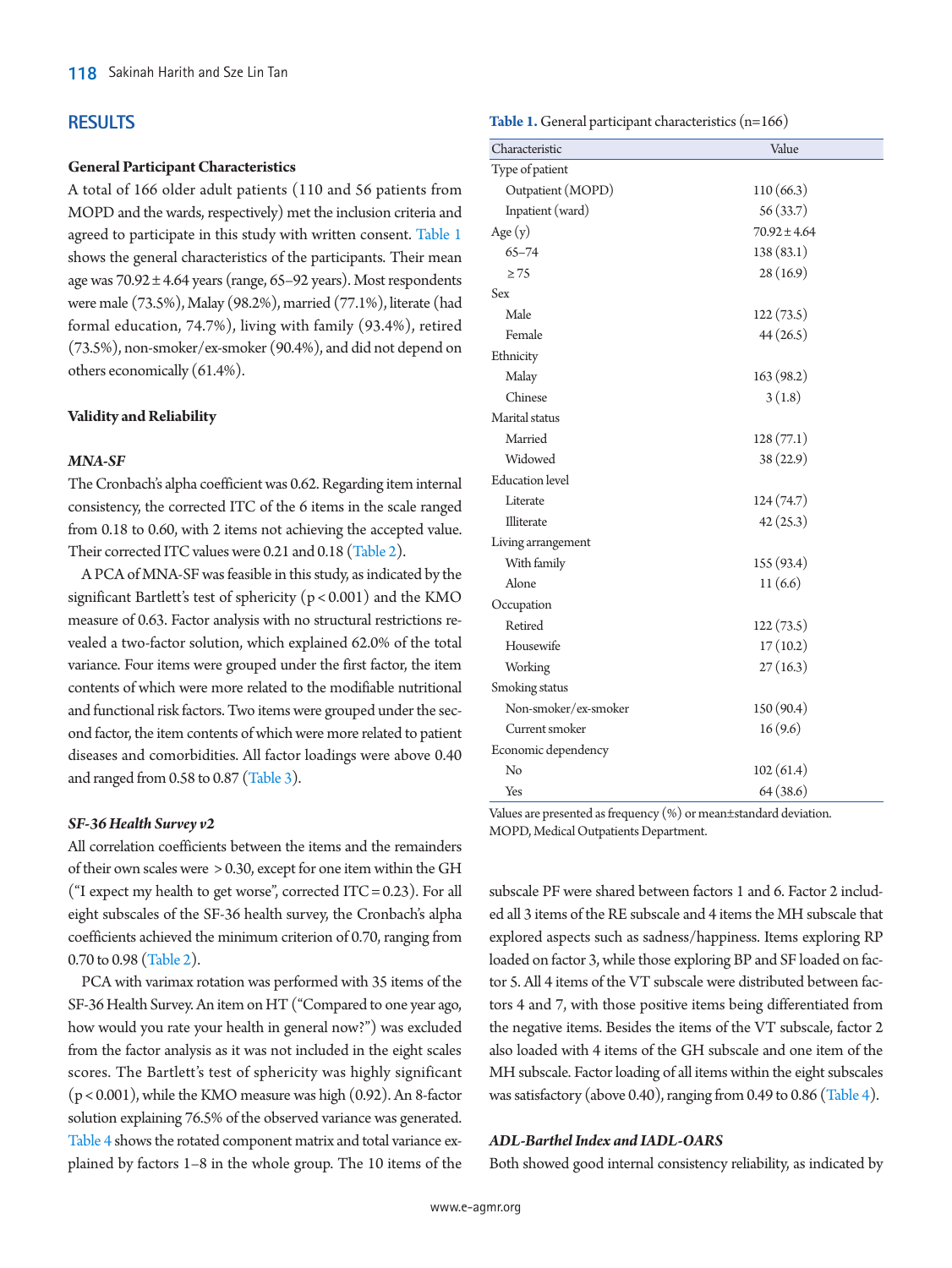| Questionnaire                               | Number of items | Corrected ITC | Cronbach's alpha |
|---------------------------------------------|-----------------|---------------|------------------|
| MNA-SF                                      | 6               | $0.18 - 0.60$ | 0.62             |
| SF-36 Health Survey                         |                 |               |                  |
| Subscale - Physical functioning             | 10              | $0.46 - 0.89$ | 0.94             |
| Subscale - Role limitations - physical      | $\overline{4}$  | $0.93 - 0.97$ | 0.98             |
| Subscale - Bodily pain                      | $\mathfrak{2}$  | 0.86          | 0.92             |
| Subscale - General health <sup>a)</sup>     | 5               | $0.23 - 0.64$ | 0.70             |
| Subscale – Vitality <sup>a)</sup>           | $\overline{4}$  | $0.63 - 0.74$ | 0.85             |
| Subscale - Role limitations - emotional     | 3               | $0.92 - 0.94$ | 0.97             |
| Subscale – Social functioning <sup>a)</sup> | $\mathbf{2}$    | 0.86          | 0.93             |
| Subscale – Mental health <sup>a)</sup>      | 5               | $0.59 - 0.76$ | 0.85             |
| ADL-Barthel Index                           | 10              | $0.52 - 0.88$ | 0.89             |
| <b>IADL-OARS</b>                            | 7               | $0.31 - 0.69$ | 0.78             |
| GDS-SF                                      | 15              | $0.12 - 0.56$ | 0.75             |

<span id="page-4-0"></span>**Table 2.** Internal consistency reliability of the questionnaires used for CGA

CGA, comprehensive geriatric assessment; ITC, item total correlation; MNA-SF, Mini Nutritional Assessment-Short Form; ADL, activities of daily living; IADL, instrumental activities of daily living; OARS, Older Americans Resources and Services; GDS-SF, Geriatric Depression Scale-Short Form.

a)For SF-36 Health Survey, the subscale included items scored with reverse coding.

#### <span id="page-4-1"></span>**Table 3.** Factor analysis of MNA-SF in the study population

|                             | MNA-SF item#                                                                                                                                    | Factor 1 | Factor 2 |
|-----------------------------|-------------------------------------------------------------------------------------------------------------------------------------------------|----------|----------|
| Α                           | Has your food intake declined over the past 3 months due to a loss of appetite, digestive prob-<br>lems, or chewing or swallowing difficulties? | 0.858    |          |
| B                           | Weight loss during the last 3 months                                                                                                            | 0.780    |          |
| $\mathcal{C}$               | Mobility                                                                                                                                        | 0.717    | 0.849    |
| D                           | Have you suffered psychological stress or acute disease in the past 3 months?                                                                   | 0.105    |          |
| E                           | Neuropsychological problems                                                                                                                     |          | 0.865    |
| F <sub>2</sub>              | Calf circumference (cm)                                                                                                                         | 0.575    |          |
| Eigenvalues before rotation |                                                                                                                                                 | 2.334    | 1.384    |
| Percentage of variance (%)  |                                                                                                                                                 | 38.9     | 23.1     |

Extraction method: Principal Component Analysis. Rotation method: varimax with Kaiser normalization. The greatest loading is reported in boldface to show the relationship with the principal components.

MNA-SF, Mini Nutritional Assessment-Short Form.

their corrected ITC  $( > 0.3)$  and Cronbach's alpha coefficient  $( > 0.70)$  (Table 2).

[Table 5](#page-6-0) shows the results of the factor analysis. For ADL-Barthel Index, the result of Bartlett's test of sphericity was significant  $(p < 0.001)$  and the KMO measure was acceptable  $(0.85)$ . A two-factor solution explaining 74.0% of the observed variance was generated. Eight items grouped under the first factor, the item contents of which were more related to patient's self-care functioning. Next, two items grouped under the second factor, the item contents of which were more related to patient physiological needs. All factor loadings were above 0.40, ranging from 0.64 to 0.90 [\(Table 5\)](#page-6-0).

For IADL-OARS, the result of Bartlett's test of sphericity was significant  $(p < 0.001)$  and the KMO measure was acceptable (0.76). A two-factor solution explaining 67.7% of the observed

variance was generated. Five items grouped under the first factor, while two items related to domestic chores grouped under the second factor. All factor loadings were above 0.40, ranging from 0.52 to 0.87 [\(Table 5\)](#page-6-0).

#### *GDS-SF*

The Cronbach's alpha coefficient was 0.75. Regarding item internal consistency, the corrected ITC ranged between 0.12 and 0.56 and three items did not achieve an acceptable value  $( > 0.30)$  (Table 2).

We performed PCA with varimax rotation. The result of Bartlett's test of sphericity was significant (p < 0.001) and the KMO measure was acceptable (0.72). A five-factor solution explaining 60.9% of the total variance was generated. The loadings of factors on the items did not reflect an easily interpretable pattern of psy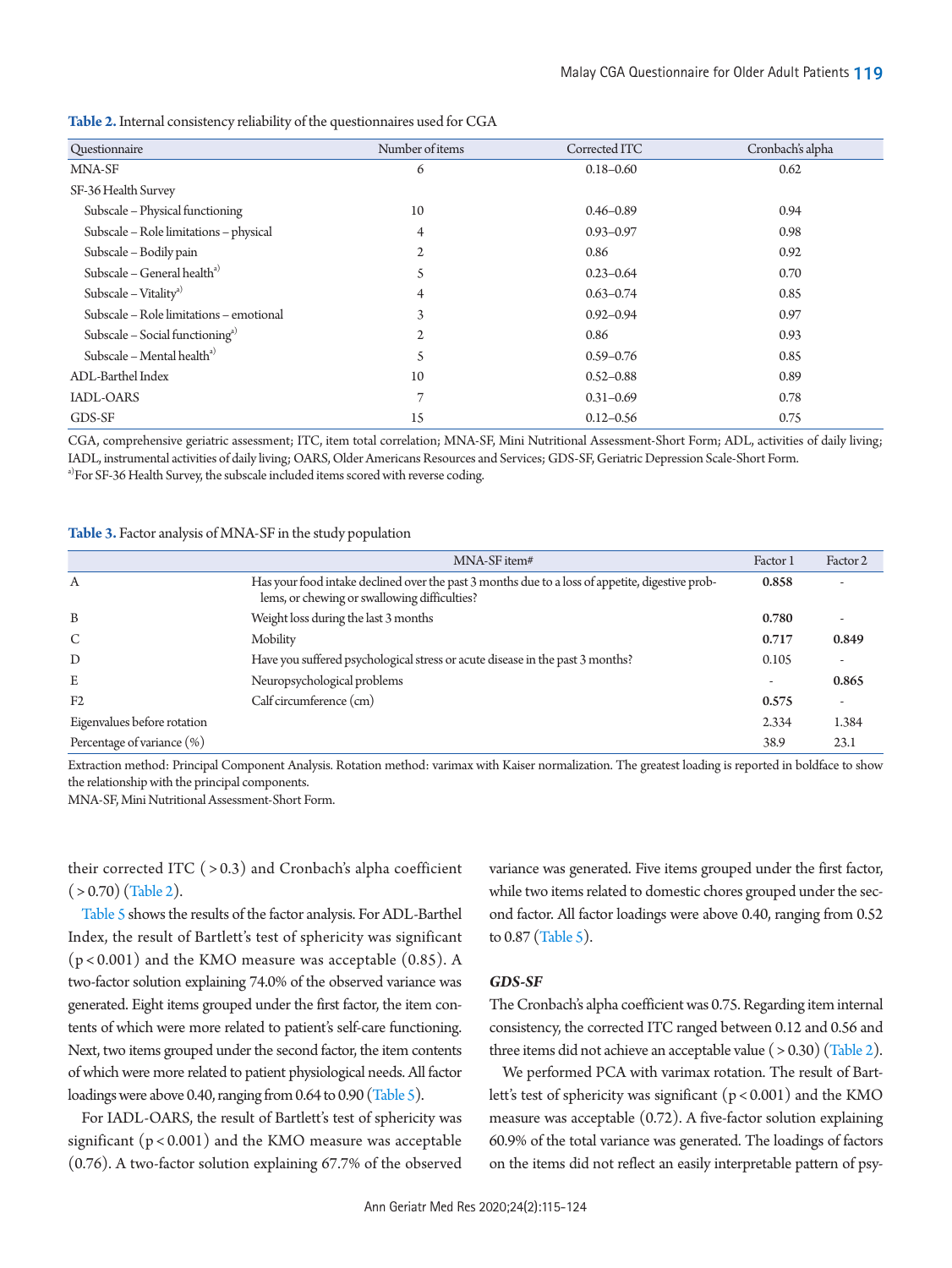<span id="page-5-0"></span>**Table 4.** Factor analysis of the SF-36 Health Survey in the study population

| Subscales of SF-36<br>$\overline{\phantom{a}}$<br>$\mathbf{2}$<br>$\mathfrak{Z}$<br>5<br>6<br>8<br>$\mathbf 1$<br>$\overline{4}$<br>Physical functioning (PF)<br>PF 1 - Vigorous activities<br>0.202<br>0.709<br>0.127<br>0.272<br>0.134<br>0.150<br>$-0.168$<br>÷,<br>PF 2 - Moderate activities<br>0.271<br>0.181<br>0.807<br>0.149<br>$\overline{a}$<br>$\overline{\phantom{a}}$<br>PF 3 - Lifting or carrying groceries<br>0.755<br>0.129<br>0.274<br>0.148<br>0.279<br>0.128<br>$\overline{\phantom{a}}$<br>$\overline{\phantom{a}}$<br>PF4 - Climbing several flights of stairs<br>0.831<br>0.211<br>0.141<br>0.100<br>0.103<br>$\omega$<br>$\omega$<br>PF 5 - Climbing one flight of stair<br>0.282<br>0.816<br>0.120<br>0.188<br>0.109<br>$\overline{\phantom{a}}$<br>$\overline{\phantom{a}}$<br>PF 6 - Bending, kneeling, stooping<br>0.374<br>0.228<br>0.265<br>0.235<br>0.584<br>$\overline{\phantom{a}}$<br>$\overline{\phantom{a}}$<br>PF7 - Walking more than 2 miles<br>0.258<br>0.126<br>0.139<br>0.771<br>0.133<br>$\overline{\phantom{a}}$<br>PF 8 - Walking several hundred yards<br>0.818<br>0.150<br>0.180<br>0.160<br>0.138<br>0.263<br>PF 9 - Walking 100 yards<br>0.517<br>0.220<br>0.196<br>0.258<br>0.519<br>0.244<br>PF 10 - Bathing or dressing<br>0.228<br>0.814<br>0.130<br>0.108<br>$\overline{\phantom{a}}$<br>÷<br>Role limitation - physical (RP)<br>RP 1 - Reduced time spent on work/activities<br>0.228<br>0.190<br>0.333<br>0.816<br>0.240<br>0.139<br>0.124<br>RP 2 - Accomplished less than would like<br>0.228<br>0.822<br>0.203<br>0.160<br>0.117<br>0.340<br>0.154<br>RP 3 - Limited in kinds of work/activities<br>0.251<br>0.246<br>0.823<br>0.209<br>0.165<br>0.145<br>0.126<br>RP 4 - Difficulty performing work/activities<br>0.312<br>0.237<br>0.824<br>0.201<br>0.172<br>0.161<br>0.118<br>Bodily pain (BP)<br>$BP 1$ – Intensity of bodily pain <sup>a)</sup><br>0.781<br>0.154<br>0.105<br>0.225<br>0.177<br>0.131<br>0.264<br>$\overline{\phantom{a}}$<br>$BP 2 - Extent$ pain interferes with work <sup>a)</sup><br>0.254<br>0.200<br>0.217<br>0.194<br>0.772<br>0.125<br>0.169<br>÷,<br>General health (GH)<br>GH $1 -$ Rating of general health <sup>a)</sup><br>0.271<br>$-0.306$<br>0.259<br>0.54<br>0.149<br>0.118<br>$\overline{\phantom{a}}$<br>$\overline{\phantom{a}}$<br>GH 2 - Seem to get sick easier than others<br>0.151<br>0.641<br>0.189<br>0.213<br>0.123<br>0.109<br>$\overline{\phantom{a}}$<br>$\overline{\phantom{a}}$<br>GH $3$ – As healthy as anybody know <sup>a)</sup><br>0.108<br>0.693<br>0.161<br>0.326<br>0.175<br>0.179<br>$\overline{\phantom{a}}$<br>$\overline{\phantom{a}}$<br>GH4 - Expect health to get worse<br>0.152<br>0.806<br>$\overline{\phantom{a}}$<br>$\overline{\phantom{a}}$<br>$\overline{\phantom{a}}$<br>$\overline{a}$<br>GH $5$ – Health is excellent <sup>a)</sup><br>0.302<br>0.270<br>0.208<br>0.681<br>0.163<br>$\overline{a}$<br>$\frac{1}{2}$<br>Vitality (VT)<br>$VT 1 - Feel full of lifea)$<br>0.191<br>0.238<br>0.245<br>0.285<br>0.659<br>0.248<br>$\overline{\phantom{a}}$<br>VT 2 – Have a lot of energy <sup>a)</sup><br>0.195<br>0.203<br>0.348<br>0.213<br>0.144<br>0.323<br>0.509 |
|----------------------------------------------------------------------------------------------------------------------------------------------------------------------------------------------------------------------------------------------------------------------------------------------------------------------------------------------------------------------------------------------------------------------------------------------------------------------------------------------------------------------------------------------------------------------------------------------------------------------------------------------------------------------------------------------------------------------------------------------------------------------------------------------------------------------------------------------------------------------------------------------------------------------------------------------------------------------------------------------------------------------------------------------------------------------------------------------------------------------------------------------------------------------------------------------------------------------------------------------------------------------------------------------------------------------------------------------------------------------------------------------------------------------------------------------------------------------------------------------------------------------------------------------------------------------------------------------------------------------------------------------------------------------------------------------------------------------------------------------------------------------------------------------------------------------------------------------------------------------------------------------------------------------------------------------------------------------------------------------------------------------------------------------------------------------------------------------------------------------------------------------------------------------------------------------------------------------------------------------------------------------------------------------------------------------------------------------------------------------------------------------------------------------------------------------------------------------------------------------------------------------------------------------------------------------------------------------------------------------------------------------------------------------------------------------------------------------------------------------------------------------------------------------------------------------------------------------------------------------------------------------------------------------------------------------------------------------------------------------------------------------------------------------------------------------------------------------------------------------------------------------------------------------------------------------------------------|
|                                                                                                                                                                                                                                                                                                                                                                                                                                                                                                                                                                                                                                                                                                                                                                                                                                                                                                                                                                                                                                                                                                                                                                                                                                                                                                                                                                                                                                                                                                                                                                                                                                                                                                                                                                                                                                                                                                                                                                                                                                                                                                                                                                                                                                                                                                                                                                                                                                                                                                                                                                                                                                                                                                                                                                                                                                                                                                                                                                                                                                                                                                                                                                                                                |
|                                                                                                                                                                                                                                                                                                                                                                                                                                                                                                                                                                                                                                                                                                                                                                                                                                                                                                                                                                                                                                                                                                                                                                                                                                                                                                                                                                                                                                                                                                                                                                                                                                                                                                                                                                                                                                                                                                                                                                                                                                                                                                                                                                                                                                                                                                                                                                                                                                                                                                                                                                                                                                                                                                                                                                                                                                                                                                                                                                                                                                                                                                                                                                                                                |
|                                                                                                                                                                                                                                                                                                                                                                                                                                                                                                                                                                                                                                                                                                                                                                                                                                                                                                                                                                                                                                                                                                                                                                                                                                                                                                                                                                                                                                                                                                                                                                                                                                                                                                                                                                                                                                                                                                                                                                                                                                                                                                                                                                                                                                                                                                                                                                                                                                                                                                                                                                                                                                                                                                                                                                                                                                                                                                                                                                                                                                                                                                                                                                                                                |
|                                                                                                                                                                                                                                                                                                                                                                                                                                                                                                                                                                                                                                                                                                                                                                                                                                                                                                                                                                                                                                                                                                                                                                                                                                                                                                                                                                                                                                                                                                                                                                                                                                                                                                                                                                                                                                                                                                                                                                                                                                                                                                                                                                                                                                                                                                                                                                                                                                                                                                                                                                                                                                                                                                                                                                                                                                                                                                                                                                                                                                                                                                                                                                                                                |
|                                                                                                                                                                                                                                                                                                                                                                                                                                                                                                                                                                                                                                                                                                                                                                                                                                                                                                                                                                                                                                                                                                                                                                                                                                                                                                                                                                                                                                                                                                                                                                                                                                                                                                                                                                                                                                                                                                                                                                                                                                                                                                                                                                                                                                                                                                                                                                                                                                                                                                                                                                                                                                                                                                                                                                                                                                                                                                                                                                                                                                                                                                                                                                                                                |
|                                                                                                                                                                                                                                                                                                                                                                                                                                                                                                                                                                                                                                                                                                                                                                                                                                                                                                                                                                                                                                                                                                                                                                                                                                                                                                                                                                                                                                                                                                                                                                                                                                                                                                                                                                                                                                                                                                                                                                                                                                                                                                                                                                                                                                                                                                                                                                                                                                                                                                                                                                                                                                                                                                                                                                                                                                                                                                                                                                                                                                                                                                                                                                                                                |
|                                                                                                                                                                                                                                                                                                                                                                                                                                                                                                                                                                                                                                                                                                                                                                                                                                                                                                                                                                                                                                                                                                                                                                                                                                                                                                                                                                                                                                                                                                                                                                                                                                                                                                                                                                                                                                                                                                                                                                                                                                                                                                                                                                                                                                                                                                                                                                                                                                                                                                                                                                                                                                                                                                                                                                                                                                                                                                                                                                                                                                                                                                                                                                                                                |
|                                                                                                                                                                                                                                                                                                                                                                                                                                                                                                                                                                                                                                                                                                                                                                                                                                                                                                                                                                                                                                                                                                                                                                                                                                                                                                                                                                                                                                                                                                                                                                                                                                                                                                                                                                                                                                                                                                                                                                                                                                                                                                                                                                                                                                                                                                                                                                                                                                                                                                                                                                                                                                                                                                                                                                                                                                                                                                                                                                                                                                                                                                                                                                                                                |
|                                                                                                                                                                                                                                                                                                                                                                                                                                                                                                                                                                                                                                                                                                                                                                                                                                                                                                                                                                                                                                                                                                                                                                                                                                                                                                                                                                                                                                                                                                                                                                                                                                                                                                                                                                                                                                                                                                                                                                                                                                                                                                                                                                                                                                                                                                                                                                                                                                                                                                                                                                                                                                                                                                                                                                                                                                                                                                                                                                                                                                                                                                                                                                                                                |
|                                                                                                                                                                                                                                                                                                                                                                                                                                                                                                                                                                                                                                                                                                                                                                                                                                                                                                                                                                                                                                                                                                                                                                                                                                                                                                                                                                                                                                                                                                                                                                                                                                                                                                                                                                                                                                                                                                                                                                                                                                                                                                                                                                                                                                                                                                                                                                                                                                                                                                                                                                                                                                                                                                                                                                                                                                                                                                                                                                                                                                                                                                                                                                                                                |
|                                                                                                                                                                                                                                                                                                                                                                                                                                                                                                                                                                                                                                                                                                                                                                                                                                                                                                                                                                                                                                                                                                                                                                                                                                                                                                                                                                                                                                                                                                                                                                                                                                                                                                                                                                                                                                                                                                                                                                                                                                                                                                                                                                                                                                                                                                                                                                                                                                                                                                                                                                                                                                                                                                                                                                                                                                                                                                                                                                                                                                                                                                                                                                                                                |
|                                                                                                                                                                                                                                                                                                                                                                                                                                                                                                                                                                                                                                                                                                                                                                                                                                                                                                                                                                                                                                                                                                                                                                                                                                                                                                                                                                                                                                                                                                                                                                                                                                                                                                                                                                                                                                                                                                                                                                                                                                                                                                                                                                                                                                                                                                                                                                                                                                                                                                                                                                                                                                                                                                                                                                                                                                                                                                                                                                                                                                                                                                                                                                                                                |
|                                                                                                                                                                                                                                                                                                                                                                                                                                                                                                                                                                                                                                                                                                                                                                                                                                                                                                                                                                                                                                                                                                                                                                                                                                                                                                                                                                                                                                                                                                                                                                                                                                                                                                                                                                                                                                                                                                                                                                                                                                                                                                                                                                                                                                                                                                                                                                                                                                                                                                                                                                                                                                                                                                                                                                                                                                                                                                                                                                                                                                                                                                                                                                                                                |
|                                                                                                                                                                                                                                                                                                                                                                                                                                                                                                                                                                                                                                                                                                                                                                                                                                                                                                                                                                                                                                                                                                                                                                                                                                                                                                                                                                                                                                                                                                                                                                                                                                                                                                                                                                                                                                                                                                                                                                                                                                                                                                                                                                                                                                                                                                                                                                                                                                                                                                                                                                                                                                                                                                                                                                                                                                                                                                                                                                                                                                                                                                                                                                                                                |
|                                                                                                                                                                                                                                                                                                                                                                                                                                                                                                                                                                                                                                                                                                                                                                                                                                                                                                                                                                                                                                                                                                                                                                                                                                                                                                                                                                                                                                                                                                                                                                                                                                                                                                                                                                                                                                                                                                                                                                                                                                                                                                                                                                                                                                                                                                                                                                                                                                                                                                                                                                                                                                                                                                                                                                                                                                                                                                                                                                                                                                                                                                                                                                                                                |
|                                                                                                                                                                                                                                                                                                                                                                                                                                                                                                                                                                                                                                                                                                                                                                                                                                                                                                                                                                                                                                                                                                                                                                                                                                                                                                                                                                                                                                                                                                                                                                                                                                                                                                                                                                                                                                                                                                                                                                                                                                                                                                                                                                                                                                                                                                                                                                                                                                                                                                                                                                                                                                                                                                                                                                                                                                                                                                                                                                                                                                                                                                                                                                                                                |
|                                                                                                                                                                                                                                                                                                                                                                                                                                                                                                                                                                                                                                                                                                                                                                                                                                                                                                                                                                                                                                                                                                                                                                                                                                                                                                                                                                                                                                                                                                                                                                                                                                                                                                                                                                                                                                                                                                                                                                                                                                                                                                                                                                                                                                                                                                                                                                                                                                                                                                                                                                                                                                                                                                                                                                                                                                                                                                                                                                                                                                                                                                                                                                                                                |
|                                                                                                                                                                                                                                                                                                                                                                                                                                                                                                                                                                                                                                                                                                                                                                                                                                                                                                                                                                                                                                                                                                                                                                                                                                                                                                                                                                                                                                                                                                                                                                                                                                                                                                                                                                                                                                                                                                                                                                                                                                                                                                                                                                                                                                                                                                                                                                                                                                                                                                                                                                                                                                                                                                                                                                                                                                                                                                                                                                                                                                                                                                                                                                                                                |
|                                                                                                                                                                                                                                                                                                                                                                                                                                                                                                                                                                                                                                                                                                                                                                                                                                                                                                                                                                                                                                                                                                                                                                                                                                                                                                                                                                                                                                                                                                                                                                                                                                                                                                                                                                                                                                                                                                                                                                                                                                                                                                                                                                                                                                                                                                                                                                                                                                                                                                                                                                                                                                                                                                                                                                                                                                                                                                                                                                                                                                                                                                                                                                                                                |
|                                                                                                                                                                                                                                                                                                                                                                                                                                                                                                                                                                                                                                                                                                                                                                                                                                                                                                                                                                                                                                                                                                                                                                                                                                                                                                                                                                                                                                                                                                                                                                                                                                                                                                                                                                                                                                                                                                                                                                                                                                                                                                                                                                                                                                                                                                                                                                                                                                                                                                                                                                                                                                                                                                                                                                                                                                                                                                                                                                                                                                                                                                                                                                                                                |
|                                                                                                                                                                                                                                                                                                                                                                                                                                                                                                                                                                                                                                                                                                                                                                                                                                                                                                                                                                                                                                                                                                                                                                                                                                                                                                                                                                                                                                                                                                                                                                                                                                                                                                                                                                                                                                                                                                                                                                                                                                                                                                                                                                                                                                                                                                                                                                                                                                                                                                                                                                                                                                                                                                                                                                                                                                                                                                                                                                                                                                                                                                                                                                                                                |
|                                                                                                                                                                                                                                                                                                                                                                                                                                                                                                                                                                                                                                                                                                                                                                                                                                                                                                                                                                                                                                                                                                                                                                                                                                                                                                                                                                                                                                                                                                                                                                                                                                                                                                                                                                                                                                                                                                                                                                                                                                                                                                                                                                                                                                                                                                                                                                                                                                                                                                                                                                                                                                                                                                                                                                                                                                                                                                                                                                                                                                                                                                                                                                                                                |
|                                                                                                                                                                                                                                                                                                                                                                                                                                                                                                                                                                                                                                                                                                                                                                                                                                                                                                                                                                                                                                                                                                                                                                                                                                                                                                                                                                                                                                                                                                                                                                                                                                                                                                                                                                                                                                                                                                                                                                                                                                                                                                                                                                                                                                                                                                                                                                                                                                                                                                                                                                                                                                                                                                                                                                                                                                                                                                                                                                                                                                                                                                                                                                                                                |
|                                                                                                                                                                                                                                                                                                                                                                                                                                                                                                                                                                                                                                                                                                                                                                                                                                                                                                                                                                                                                                                                                                                                                                                                                                                                                                                                                                                                                                                                                                                                                                                                                                                                                                                                                                                                                                                                                                                                                                                                                                                                                                                                                                                                                                                                                                                                                                                                                                                                                                                                                                                                                                                                                                                                                                                                                                                                                                                                                                                                                                                                                                                                                                                                                |
|                                                                                                                                                                                                                                                                                                                                                                                                                                                                                                                                                                                                                                                                                                                                                                                                                                                                                                                                                                                                                                                                                                                                                                                                                                                                                                                                                                                                                                                                                                                                                                                                                                                                                                                                                                                                                                                                                                                                                                                                                                                                                                                                                                                                                                                                                                                                                                                                                                                                                                                                                                                                                                                                                                                                                                                                                                                                                                                                                                                                                                                                                                                                                                                                                |
|                                                                                                                                                                                                                                                                                                                                                                                                                                                                                                                                                                                                                                                                                                                                                                                                                                                                                                                                                                                                                                                                                                                                                                                                                                                                                                                                                                                                                                                                                                                                                                                                                                                                                                                                                                                                                                                                                                                                                                                                                                                                                                                                                                                                                                                                                                                                                                                                                                                                                                                                                                                                                                                                                                                                                                                                                                                                                                                                                                                                                                                                                                                                                                                                                |
|                                                                                                                                                                                                                                                                                                                                                                                                                                                                                                                                                                                                                                                                                                                                                                                                                                                                                                                                                                                                                                                                                                                                                                                                                                                                                                                                                                                                                                                                                                                                                                                                                                                                                                                                                                                                                                                                                                                                                                                                                                                                                                                                                                                                                                                                                                                                                                                                                                                                                                                                                                                                                                                                                                                                                                                                                                                                                                                                                                                                                                                                                                                                                                                                                |
|                                                                                                                                                                                                                                                                                                                                                                                                                                                                                                                                                                                                                                                                                                                                                                                                                                                                                                                                                                                                                                                                                                                                                                                                                                                                                                                                                                                                                                                                                                                                                                                                                                                                                                                                                                                                                                                                                                                                                                                                                                                                                                                                                                                                                                                                                                                                                                                                                                                                                                                                                                                                                                                                                                                                                                                                                                                                                                                                                                                                                                                                                                                                                                                                                |
|                                                                                                                                                                                                                                                                                                                                                                                                                                                                                                                                                                                                                                                                                                                                                                                                                                                                                                                                                                                                                                                                                                                                                                                                                                                                                                                                                                                                                                                                                                                                                                                                                                                                                                                                                                                                                                                                                                                                                                                                                                                                                                                                                                                                                                                                                                                                                                                                                                                                                                                                                                                                                                                                                                                                                                                                                                                                                                                                                                                                                                                                                                                                                                                                                |
| VT 3 - Feel worn out<br>0.202<br>0.180<br>0.836<br>0.205<br>0.143<br>0.237<br>$\overline{\phantom{a}}$                                                                                                                                                                                                                                                                                                                                                                                                                                                                                                                                                                                                                                                                                                                                                                                                                                                                                                                                                                                                                                                                                                                                                                                                                                                                                                                                                                                                                                                                                                                                                                                                                                                                                                                                                                                                                                                                                                                                                                                                                                                                                                                                                                                                                                                                                                                                                                                                                                                                                                                                                                                                                                                                                                                                                                                                                                                                                                                                                                                                                                                                                                         |
| 0.814<br>VT 4 - Feel tired<br>0.195<br>0.203<br>0.238<br>0.114<br>0.245<br>÷,<br>÷                                                                                                                                                                                                                                                                                                                                                                                                                                                                                                                                                                                                                                                                                                                                                                                                                                                                                                                                                                                                                                                                                                                                                                                                                                                                                                                                                                                                                                                                                                                                                                                                                                                                                                                                                                                                                                                                                                                                                                                                                                                                                                                                                                                                                                                                                                                                                                                                                                                                                                                                                                                                                                                                                                                                                                                                                                                                                                                                                                                                                                                                                                                             |
| Role limitations - emotional (RE)                                                                                                                                                                                                                                                                                                                                                                                                                                                                                                                                                                                                                                                                                                                                                                                                                                                                                                                                                                                                                                                                                                                                                                                                                                                                                                                                                                                                                                                                                                                                                                                                                                                                                                                                                                                                                                                                                                                                                                                                                                                                                                                                                                                                                                                                                                                                                                                                                                                                                                                                                                                                                                                                                                                                                                                                                                                                                                                                                                                                                                                                                                                                                                              |
| RE 1 - Reduced time spent on work/activities<br>0.222<br>0.126<br>0.154<br>0.845<br>0.156<br>$\overline{a}$                                                                                                                                                                                                                                                                                                                                                                                                                                                                                                                                                                                                                                                                                                                                                                                                                                                                                                                                                                                                                                                                                                                                                                                                                                                                                                                                                                                                                                                                                                                                                                                                                                                                                                                                                                                                                                                                                                                                                                                                                                                                                                                                                                                                                                                                                                                                                                                                                                                                                                                                                                                                                                                                                                                                                                                                                                                                                                                                                                                                                                                                                                    |
| RE 2 - Accomplished less than would like<br>0.189<br>0.864<br>0.148<br>0.184                                                                                                                                                                                                                                                                                                                                                                                                                                                                                                                                                                                                                                                                                                                                                                                                                                                                                                                                                                                                                                                                                                                                                                                                                                                                                                                                                                                                                                                                                                                                                                                                                                                                                                                                                                                                                                                                                                                                                                                                                                                                                                                                                                                                                                                                                                                                                                                                                                                                                                                                                                                                                                                                                                                                                                                                                                                                                                                                                                                                                                                                                                                                   |
| RE 3 - Performed work/activities less carefully<br>0.105<br>0.103<br>0.195<br>0.829<br>0.196<br>0.196<br>0.112<br>÷,                                                                                                                                                                                                                                                                                                                                                                                                                                                                                                                                                                                                                                                                                                                                                                                                                                                                                                                                                                                                                                                                                                                                                                                                                                                                                                                                                                                                                                                                                                                                                                                                                                                                                                                                                                                                                                                                                                                                                                                                                                                                                                                                                                                                                                                                                                                                                                                                                                                                                                                                                                                                                                                                                                                                                                                                                                                                                                                                                                                                                                                                                           |
| Social functioning (SF)                                                                                                                                                                                                                                                                                                                                                                                                                                                                                                                                                                                                                                                                                                                                                                                                                                                                                                                                                                                                                                                                                                                                                                                                                                                                                                                                                                                                                                                                                                                                                                                                                                                                                                                                                                                                                                                                                                                                                                                                                                                                                                                                                                                                                                                                                                                                                                                                                                                                                                                                                                                                                                                                                                                                                                                                                                                                                                                                                                                                                                                                                                                                                                                        |
| SF $1$ – Extent to which health problems interfered <sup>a)</sup><br>0.166<br>0.344<br>0.172<br>0.156<br>$-0.135$<br>0.255<br>0.520<br>0.343                                                                                                                                                                                                                                                                                                                                                                                                                                                                                                                                                                                                                                                                                                                                                                                                                                                                                                                                                                                                                                                                                                                                                                                                                                                                                                                                                                                                                                                                                                                                                                                                                                                                                                                                                                                                                                                                                                                                                                                                                                                                                                                                                                                                                                                                                                                                                                                                                                                                                                                                                                                                                                                                                                                                                                                                                                                                                                                                                                                                                                                                   |
| SF 2 - Frequency with which health problems interfered<br>0.148<br>0.453<br>0.258<br>0.200<br>0.322<br>0.494<br>$\overline{\phantom{a}}$                                                                                                                                                                                                                                                                                                                                                                                                                                                                                                                                                                                                                                                                                                                                                                                                                                                                                                                                                                                                                                                                                                                                                                                                                                                                                                                                                                                                                                                                                                                                                                                                                                                                                                                                                                                                                                                                                                                                                                                                                                                                                                                                                                                                                                                                                                                                                                                                                                                                                                                                                                                                                                                                                                                                                                                                                                                                                                                                                                                                                                                                       |
| Mental health (MH)                                                                                                                                                                                                                                                                                                                                                                                                                                                                                                                                                                                                                                                                                                                                                                                                                                                                                                                                                                                                                                                                                                                                                                                                                                                                                                                                                                                                                                                                                                                                                                                                                                                                                                                                                                                                                                                                                                                                                                                                                                                                                                                                                                                                                                                                                                                                                                                                                                                                                                                                                                                                                                                                                                                                                                                                                                                                                                                                                                                                                                                                                                                                                                                             |
| MH 1 - Felt very nervous<br>0.211<br>0.629<br>0.332<br>0.131<br>0.135<br>0.169<br>0.105<br>0.177                                                                                                                                                                                                                                                                                                                                                                                                                                                                                                                                                                                                                                                                                                                                                                                                                                                                                                                                                                                                                                                                                                                                                                                                                                                                                                                                                                                                                                                                                                                                                                                                                                                                                                                                                                                                                                                                                                                                                                                                                                                                                                                                                                                                                                                                                                                                                                                                                                                                                                                                                                                                                                                                                                                                                                                                                                                                                                                                                                                                                                                                                                               |
| 0.776<br>MH 2 - Felt discouraged<br>0.120<br>0.200<br>$\overline{\phantom{a}}$<br>$\overline{a}$<br>$\overline{\phantom{a}}$                                                                                                                                                                                                                                                                                                                                                                                                                                                                                                                                                                                                                                                                                                                                                                                                                                                                                                                                                                                                                                                                                                                                                                                                                                                                                                                                                                                                                                                                                                                                                                                                                                                                                                                                                                                                                                                                                                                                                                                                                                                                                                                                                                                                                                                                                                                                                                                                                                                                                                                                                                                                                                                                                                                                                                                                                                                                                                                                                                                                                                                                                   |
| MH 3 - Felt calm and peaceful <sup>a)</sup><br>0.342<br>0.606<br>0.361<br>$-0.109$<br>0.176<br>0.200<br>$\overline{\phantom{a}}$                                                                                                                                                                                                                                                                                                                                                                                                                                                                                                                                                                                                                                                                                                                                                                                                                                                                                                                                                                                                                                                                                                                                                                                                                                                                                                                                                                                                                                                                                                                                                                                                                                                                                                                                                                                                                                                                                                                                                                                                                                                                                                                                                                                                                                                                                                                                                                                                                                                                                                                                                                                                                                                                                                                                                                                                                                                                                                                                                                                                                                                                               |
| MH 4 - Felt downhearted and depressed<br>0.155<br>0.793<br>0.184<br>0.211<br>0.123<br>$\overline{\phantom{a}}$<br>÷,                                                                                                                                                                                                                                                                                                                                                                                                                                                                                                                                                                                                                                                                                                                                                                                                                                                                                                                                                                                                                                                                                                                                                                                                                                                                                                                                                                                                                                                                                                                                                                                                                                                                                                                                                                                                                                                                                                                                                                                                                                                                                                                                                                                                                                                                                                                                                                                                                                                                                                                                                                                                                                                                                                                                                                                                                                                                                                                                                                                                                                                                                           |
| MH $5$ – Felt happy <sup>a)</sup><br>0.106<br>0.489<br>$-0.106$<br>0.192<br>0.431<br>0.356<br>$\overline{\phantom{a}}$<br>$\overline{a}$                                                                                                                                                                                                                                                                                                                                                                                                                                                                                                                                                                                                                                                                                                                                                                                                                                                                                                                                                                                                                                                                                                                                                                                                                                                                                                                                                                                                                                                                                                                                                                                                                                                                                                                                                                                                                                                                                                                                                                                                                                                                                                                                                                                                                                                                                                                                                                                                                                                                                                                                                                                                                                                                                                                                                                                                                                                                                                                                                                                                                                                                       |
| Eigenvalues before rotation<br>15.538<br>1.001<br>3.095<br>1.943<br>1.617<br>1.343<br>1.203<br>1.021                                                                                                                                                                                                                                                                                                                                                                                                                                                                                                                                                                                                                                                                                                                                                                                                                                                                                                                                                                                                                                                                                                                                                                                                                                                                                                                                                                                                                                                                                                                                                                                                                                                                                                                                                                                                                                                                                                                                                                                                                                                                                                                                                                                                                                                                                                                                                                                                                                                                                                                                                                                                                                                                                                                                                                                                                                                                                                                                                                                                                                                                                                           |
| Percentage of variance (%)<br>44.4<br>$\ \, 8.8$<br>5.6<br>4.6<br>$3.8\,$<br>3.4<br>2.9<br>2.9                                                                                                                                                                                                                                                                                                                                                                                                                                                                                                                                                                                                                                                                                                                                                                                                                                                                                                                                                                                                                                                                                                                                                                                                                                                                                                                                                                                                                                                                                                                                                                                                                                                                                                                                                                                                                                                                                                                                                                                                                                                                                                                                                                                                                                                                                                                                                                                                                                                                                                                                                                                                                                                                                                                                                                                                                                                                                                                                                                                                                                                                                                                 |

Extraction method: Principal Component Analysis. Rotation method: varimax with Kaiser normalization. The greatest loading is reported in boldface to show the relationship with the principal components. Item #2 of the SF-36 Health Survey was not considered in the analysis because it is a summary item and is not included in the eight scale scores.

a)Item scores were reverse-coded.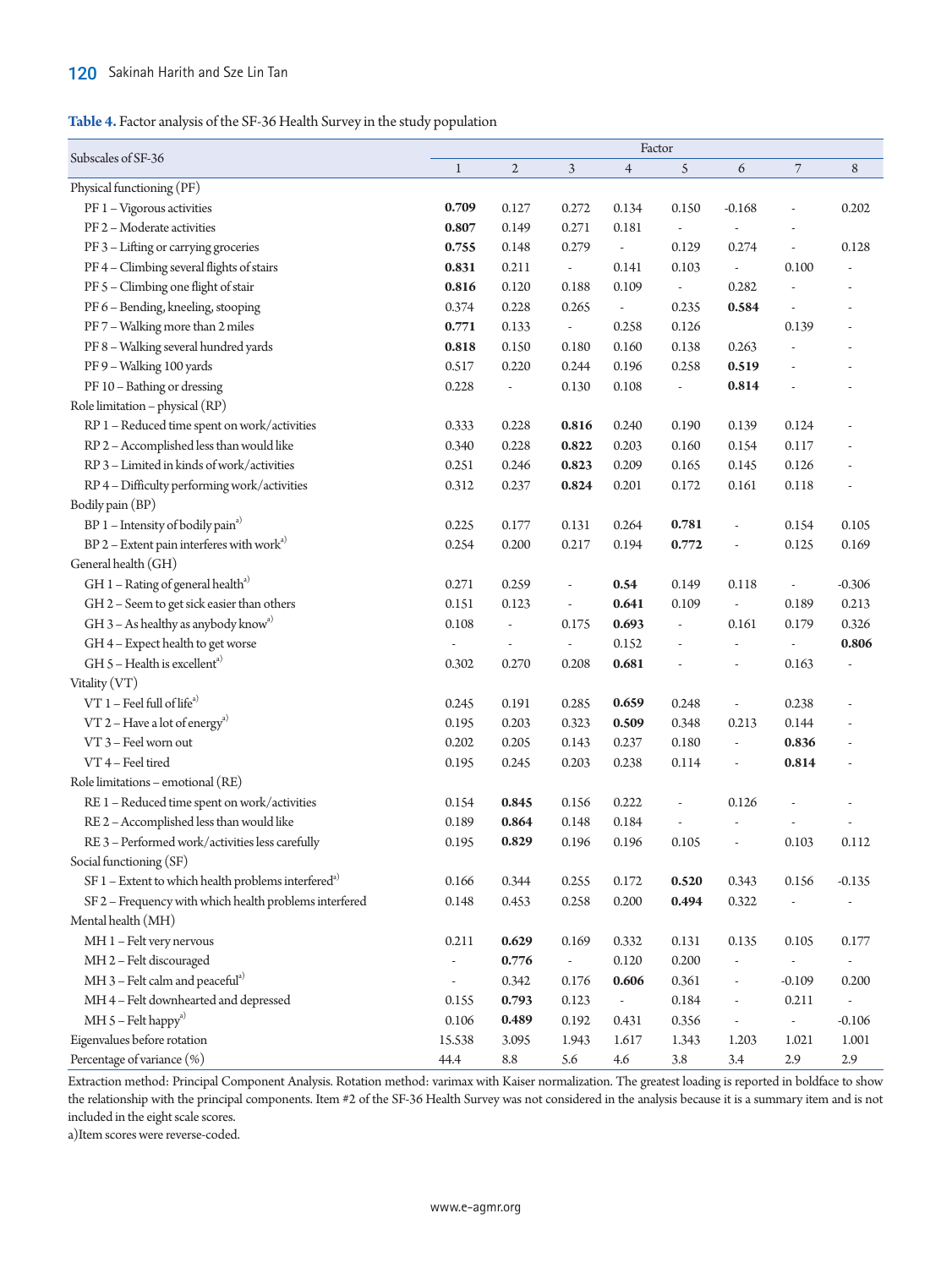|                   | Item#                                             | Factor 1                 | Factor 2                 |
|-------------------|---------------------------------------------------|--------------------------|--------------------------|
| ADL-Barthel Index | 1. Bowels                                         | 0.202                    | 0.901                    |
|                   | 2. Bladder                                        | 0.229                    | 0.899                    |
|                   | 3. Grooming                                       | 0.639                    | 0.512                    |
|                   | 4. Toilet use                                     | 0.751                    | 0.490                    |
|                   | 5. Feeding                                        | 0.533                    | 0.388                    |
|                   | 6. Transfer                                       | 0.855                    | 0.352                    |
|                   | 7. Mobility                                       | 0.824                    | 0.328                    |
|                   | 8. Dressing                                       | 0.745                    | 0.496                    |
|                   | 9. Stairs                                         | 0.760                    | $\overline{\phantom{a}}$ |
|                   | 10. Bathing                                       | 0.746                    | 0.435                    |
|                   | Eigenvalues before rotation                       | 6.300                    | 1.097                    |
|                   | Percentage of variance (%)                        | 63.0                     | 11.0                     |
| <b>IADL-OARS</b>  | 1. Can you use the telephone?                     | 0.724                    | $-0.151$                 |
|                   | 2. Can you get to places out of walking distance? | 0.868                    | 0.166                    |
|                   | 3. Can you go shopping for groceries or clothes?  | 0.727                    | 0.421                    |
|                   | 4. Can you prepare your own meals?                | $\overline{\phantom{a}}$ | 0.872                    |
|                   | 5. Can you do your housework?                     | 0.178                    | 0.856                    |
|                   | 6. Can you take your own medicine?                | 0.519                    | 0.421                    |
|                   | 7. Can you handle your own money?                 | 0.850                    | 0.105                    |
|                   | Eigenvalues before rotation                       | 3.272                    | 1.467                    |
|                   | Percentage of variance (%)                        | 46.7                     | 21.0                     |

<span id="page-6-0"></span>**Table 5.** Factor analysis of ADL-Barthel Index and IADL-OARS in the study population

Extraction method: Principal Component Analysis. Rotation method: varimax with Kaiser normalization. The greatest loading is reported in boldface to show the relationship with the principal components.

ADL, activities of daily living; IADL, instrumental activities of daily living; OARS, Older Americans Resources and Services.

chological dimensions. All factor loadings were above 0.40, ranging from 0.45 to 0.89 [\(Table 6\)](#page-7-0).

## **DISCUSSION**

The translation, cultural adaptation, and validation of questionnaires are time-consuming and demanding tasks. However, these tasks are necessary to be able to compare results from studies performed in different countries and cultures. The results of this study provide preliminary evidence of the psychometric properties behind the Malay translation version of the CGA questionnaire in Malaysia. Due to the good reliability and validity of their original English versions, the current version selected and implemented the MNA-SF, SF-36 Health Survey, Barthel Index, IADL subscales of OARS, and GDS-SF for the comprehensive screening and assessment among geriatric patients. Most of our results suggested that the CGA questionnaire attained good psychometric characteristics in the study population of 166 Malay medical geriatric patients.

The MNA-SF showed moderate reliability, as measured by internal consistency, with a Cronbach's alpha coefficient of 0.62. Two items of MNA-SF had low corrected ITC, which indicated their poor correlation with the overall scale. This finding is probably due to the item variability of the MNA-SF, which consists of a number of items associated with malnutrition (i.e., food intake, weight loss, mobility, comorbidities, etc.). Omitting these two items from the analysis increased the Cronbach's alpha coefficient to 0.66 from 0.62. However, the MNA-SF was developed as a comprehensive instrument reflecting a number of factors associated with malnutrition; thus, no items could be omitted from the instrument. The two latent factors solution of the MNA-SF revealed in our factor analysis further supported the results of the reliability test, as the two items mentioned above were separated into a new factor with adequate factor loadings around 0.90.

The Malay version of the SF-36 Health Survey showed satisfactory results in the study population. The reliability, as measured by the Cronbach's alpha coefficient, ranged from 0.70 for GH and 0.98 for RP. All items passed the tests for item internal consistency, except for one item in GH ("I expect my health to get worse", corrected ITC =  $0.23$ ). This finding is supported by the results of a study by Tseng et al.<sup>[19](#page-8-16))</sup> that also reported a slightly lower corrected ITC for this item in GH, along with another three items in the PF,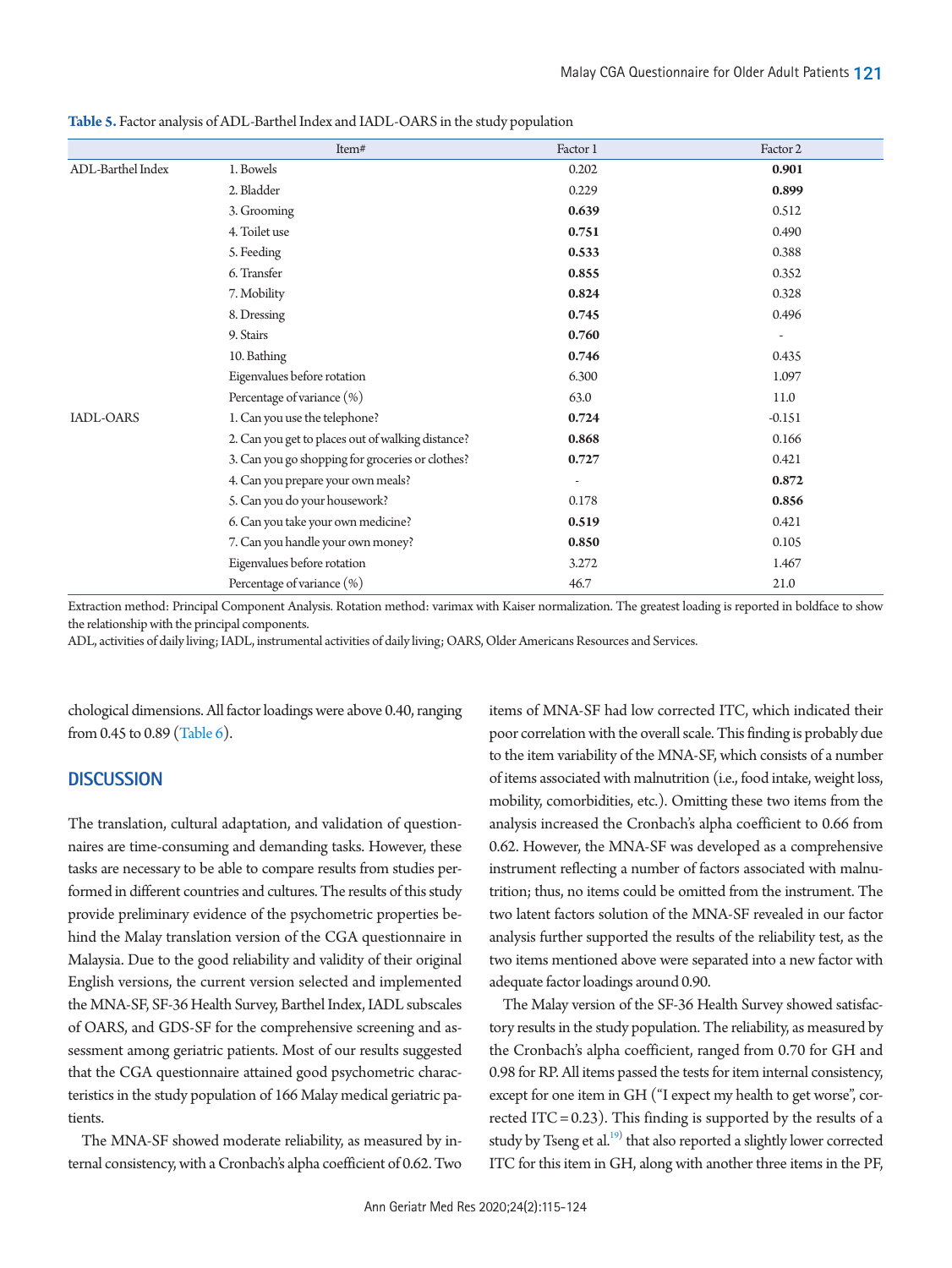<span id="page-7-0"></span>

|  |  | Table 6. Factor analysis of GDS-SF in the study population |
|--|--|------------------------------------------------------------|
|--|--|------------------------------------------------------------|

| GDS-SF item#                                                                  | Factor 1 | Factor 2 | Factor 3 | Factor 4 | Factor 5 |
|-------------------------------------------------------------------------------|----------|----------|----------|----------|----------|
| 1. Are you basically satisfied with your life?                                | $-0.080$ | 0.134    | 0.717    | 0.125    | 0.308    |
| 2. Have you stopped many of your activities and interests?                    | 0.104    | $-0.094$ | $-0.201$ | 0.293    | 0.663    |
| 3. Do you feel that your life is empty?                                       | 0.232    | 0.100    | 0.358    | 0.734    | 0.110    |
| 4. Do you often get bored?                                                    | 0.169    | 0.268    | 0.109    | 0.672    | 0.152    |
| 5. Are you in good spirits most of the time?                                  | 0.555    | 0.509    | 0.172    | $-0.088$ | 0.174    |
| 6. Are you afraid that something bad is going to happen to you?               | 0.300    | 0.102    | 0.288    | 0.509    | $-0.215$ |
| 7. Do you feel happy most of the time?                                        | 0.701    | 0.119    | 0.120    | 0.144    | 0.075    |
| 8. Do you often feel helpless?                                                | 0.763    | $-0.041$ | 0.164    | 0.239    | 0.014    |
| 9. Do you prefer to stay at home, rather than going out and doing new things? | 0.450    | 0.074    | 0.121    | $-0.426$ | $-0.044$ |
| 10. Do you feel that you have more problems with memory than most?            | 0.145    | 0.168    | 0.309    | $-0.142$ | 0.668    |
| 11. Do you think it is wonderful to be alive now?                             | 0.085    | 0.887    | 0.097    | 0.191    | 0.111    |
| 12. Do you feel pretty worthless the way you are now?                         | 0.230    | 0.065    | 0.694    | 0.278    | $-0.140$ |
| 13. Do you feel full of energy?                                               | 0.590    | 0.059    | $-0.116$ | 0.131    | 0.104    |
| 14. Do you feel that your situation is hopeless?                              | 0.061    | 0.886    | 0.155    | 0.121    | $-0.096$ |
| 15. Do you think that most people are better off than you are?                | 0.074    | 0.120    | 0.686    | 0.053    | $-0.036$ |
| Eigenvalues before rotation                                                   | 4.039    | 1.492    | 1.402    | 1.141    | 1.057    |
| Percentage of variance (%)                                                    | 26.9     | 10.0     | 9.4      | 7.6      | 7.0      |

Extraction method: Principal Component Analysis. Rotation method: varimax with Kaiser normalization. The greatest loading is reported in boldface to show the relationship with the principal components.

GDS-SF, Geriatric Depression Scale-Short Form.

RE, and MH. Similarly, another study also reported a lower corrected ITC for that particular item in  $\operatorname{GH}^{20)}$  $\operatorname{GH}^{20)}$  $\operatorname{GH}^{20)}$  Factor analysis of the SF-36 generally supported the eight-subscale structure of the original SF-36.

In this study, we observed good reliability for both the ADL-Barthel Index and IADL-OARS, indicating that the Malay versions maintained the original scale reliability. For the Barthel Index, the two latent factors revealed by the factor analysis were consistent with those reported previously.<sup>21,[22](#page-9-2))</sup> As impairments to the bowels and bladder were not common in the study population, the between-individual variation of participants' ratings on these two items were small. The relatively high scores and small variances of these two items may explain the two-factor structure of the Malay version of the Barthel Index. For the IADL-OARS, two items related to domestic chores were separated into a new factor with adequate factor loadings (around 0.90). This finding is probably due to the predominance of men (73.5%) in this study, who were not involved in domestic chores.

Three GDS-SF items did not pass the tests for item internal reliability, indicated a lack of discriminatory power in differentiating cases and non-cases of depression in the study population. While the Cronbach's alpha coefficient increased to 0.78 from 0.75 if these three items were omitted from the analysis, they were not omitted from the tool as the result of this study were inconsistent with those reported in another local study conducted by Teh and

Hasanah.<sup>23)</sup> The prior work reported that only one item ("Do you prefer to stay at home, rather than going out and doing new things?", corrected ITC = 0.09) had no discriminatory power in the local context. The five-factor solution that explained 60.9% of the variance was difficult to interpret; thus, a dimensional structure similar to that in the original English version was not confirmed in the study population.

The CGA questionnaire can be used as a screening tool to identify geriatric syndrome such as medical, psychosocial, and functional issues to allow the subsequent appropriate provision of interventions to older adult patients. The CGA may be used to reduce the length of stay, morbidity, and mortality, maximize overall well-being, and improve  $\text{QOL}.^{24)}$  However, the present study has some limitations. First, we assessed no parameters related to cognitive and physical performance. Thus, this tool might not be able to be applied to thoroughly assess the nutritional status of older adults. Next, this study has possible issues with selection bias and generalizability as the respondents were sampled only from HSNZ, Terengganu, Malaysia. Therefore, we recommend that future studies include older adult patients from different states (north, south, and west regions) to fully assess the CGA questionnaire applicability in Malaysia.

In conclusion, the Malay version of the CGA questionnaire showed evidence of satisfactory internal consistency reliability and construct validity in the context of the study population compris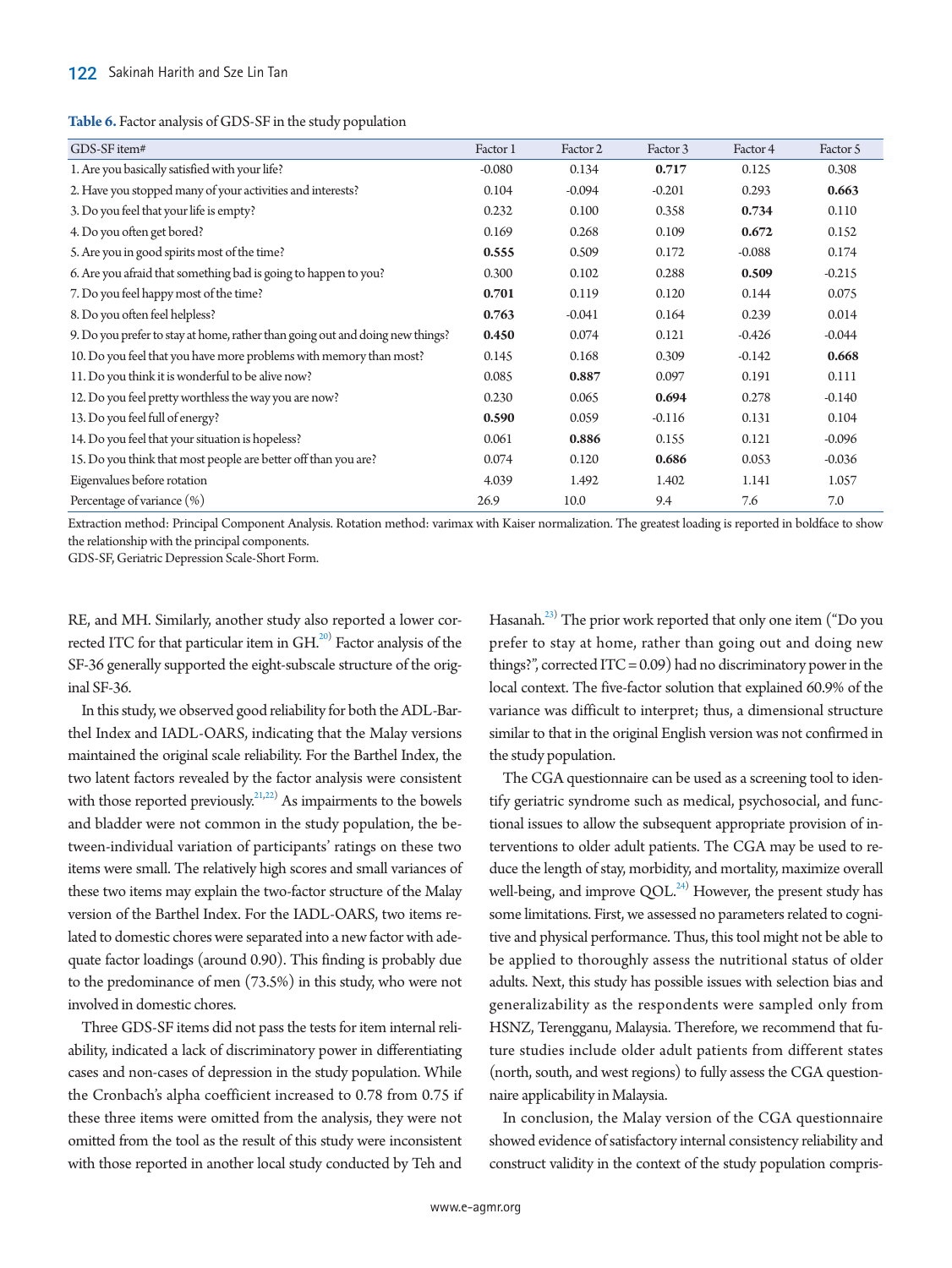ing 166 medically geriatric patients. Further studies should explore the structural validity and stability of this questionnaire across different diagnostic groups and populations in Malaysia.

# **ACKNOWLEDGMENTS**

## **CONFLICT OF INTEREST**

The researchers claim no conflicts of interest.

## **FUNDING**

This study was financially supported by the Short-Term Research Grant (No. 304/PPSK/61310061) and Postgraduate Research Grant Scheme (No. 1001/PPSL/8145004) of Universiti Sains Malaysia (USM), Malaysia.

## **AUTHOR CONTRIBUTIONS**

Conceptualization, SH, SLT; Data curation, SLT; Funding acquisition, SH, SLT; Investigation, SLT; Methodology, SH; Project administration, SLT; Supervision, SH; Writing original draft, SH; Review & editing, SH.

## **ADDITIONAL CONTRIBUTION**

We express our gratitude and appreciation to all participating patients and health care providers for their cooperation, support, and contributions to this study. Furthermore, our special thanks to Miss Ying Qian Ong for her help in editing and reviewing the manuscript.

# **REFERENCES**

- <span id="page-8-0"></span>1. United Nations. World Population Ageing highlight [Internet]. New York, NY: United Nations; 2017 [cited 2020 May 23]. Available from: https:[//www.un.org/en/development/desa/](https://www.un.org/en/development/desa/population/publications/pdf/ageing/WPA2017_Highlights.pdf) [population/publications/pdf/ageing/](https://www.un.org/en/development/desa/population/publications/pdf/ageing/WPA2017_Highlights.pdf)WPA2017\_Highlights. pdf.
- <span id="page-8-1"></span>2. United Nations. World Population Ageing 2019 Highlight [Internet]. New York, NY: United Nations; 2019 [cited 2020 May 23]. Available from: https:[//www.un.org/en/development/](https://www.un.org/en/development/desa/population/publications/pdf/ageing/WorldPopulationAgeing2019-Highlights.pdf) [desa/population/publications/pdf/ageing/W](https://www.un.org/en/development/desa/population/publications/pdf/ageing/WorldPopulationAgeing2019-Highlights.pdf)orldPopulationAgeing2019-Highlights.pdf.
- <span id="page-8-2"></span>3. Malaysia Healthy Ageing Society. Silent 'epidemic' of ageing [Internet]. NKuala Lumpur, Malaysia: Malaysia Healthy Ageing Society; 2015 [cited 2020 May 23]. Available from: [http://](http://healthyageing.org/index.php/silent-epidemic-of-ageing/) [healthyageing.org/index.php/silent-epidemic-of-ageing/](http://healthyageing.org/index.php/silent-epidemic-of-ageing/).
- <span id="page-8-3"></span>4. Ministry of Women, Family and Community Development. Fact Sheet Malaysia Demographic Trends [Internet]. Kuala Lumpur, Malaysia: Ministry of Women, Family and Community

Development; c2019 [cited 2020 May 23]. Available from: https:[//www.lppkn.gov.my/index.php/en/population-ser](www.lppkn.gov.my/index.php/en/population-services/194-factsheet-malaysia-demographic-trends.)[vices/194-factsheet-malaysia-demographic-trends](www.lppkn.gov.my/index.php/en/population-services/194-factsheet-malaysia-demographic-trends.).

- <span id="page-8-4"></span>[5. Kim GE, Kim S, Won CW, Choi HR, Kim BS, Cho YJ. Compre](https://doi.org/10.4235/jkgs.2014.18.4.213)[hensive geriatric assessment for elderly orthopedic inpatients](https://doi.org/10.4235/jkgs.2014.18.4.213)  [consulted by geriatric medicine in a hospital. J Korean Geriatr](https://doi.org/10.4235/jkgs.2014.18.4.213)  [Soc 2014;18:213-20.](https://doi.org/10.4235/jkgs.2014.18.4.213)
- <span id="page-8-5"></span>6. Park MS, Cheon KS, Yoo KJ, Suh YW, Jung SH, Kim EY, et al. Role of comprehensive geriatric assessment in evaluating the efficacy of treatment in elderly patients with coronary artery disease. J Korean Geriatr Soc 2008;12:129-37.
- <span id="page-8-6"></span>7[. Jung HW, Kim KI. Multimorbidity in Older Adults. J Korean](https://doi.org/10.4235/jkgs.2014.18.2.65)  [Geriatr Soc 2014;18:65-71.](https://doi.org/10.4235/jkgs.2014.18.2.65)
- <span id="page-8-7"></span>[8. Lee H, Lee E, Jang IY. Frailty and comprehensive geriatric assess](https://doi.org/10.3346/jkms.2020.35.e16)[ment. J Korean Med Sci 2020;35:e16.](https://doi.org/10.3346/jkms.2020.35.e16)
- 9. Spirgiene L, Brent L. Comprehensive geriatric assessment from a nursing perspective. In: Hertz K, Santy-Tomlinson J, editors. Fragility fracture nursing. Springer, Cham: Springer; 2018. p. 41- 52.
- <span id="page-8-8"></span>10. Comprehensive Geriatric Assessment [Internet]. [place unknown]: CGA Toolkit; 2019 [cited 2020 May 23]. Available from: https:[//www.cgakit.com/cga.](www.cgakit.com/cga.)
- <span id="page-8-9"></span>11[. Mansor NR, Azmy SN, Yusoff SZ. Malay as the language of ad](https://doi.org/10.18488/journal.1.2018.89.694.705)[vanced knowledge: scientific review in national academia schol](https://doi.org/10.18488/journal.1.2018.89.694.705)[arship. Int J Asian Soc Sci 2018;8:694-705.](https://doi.org/10.18488/journal.1.2018.89.694.705)
- <span id="page-8-10"></span>12. Mansor NR. Language, culture and community modules. Kuala Terengganu: Universiti Malaysia Terengganu Publisher; 2013.
- <span id="page-8-11"></span>13. Kaiser MJ, Bauer JM, Ramsch C, Uter W, Guigoz Y, Anthony P, et al. The short-form Mini Nutritional Assessment (MNA-SF): can it be improved to facilitate clinical use. J Nutr Health Aging 2009;13(Suppl 2):S16.
- <span id="page-8-12"></span>14. Ware JE, Kosinski M. The SF-36 Health Survey (Version 2.0): technical note. Boston, MA: Health Assessment Lab; 1996.
- <span id="page-8-13"></span>15. Mahoney FI, Barthel DW. Functional evaluation: the Barthel Index. Md State Med J 1965;14:61-5.
- 16. [Collin C, Wade DT, Davies S, Horne V. The Barthel ADL Index:](https://doi.org/10.3109/09638288809164103)  [a reliability study. Int Disabil Stud 1988;10:61-3.](https://doi.org/10.3109/09638288809164103)
- <span id="page-8-14"></span>17. Fillenbaum GG. Multidimensional functional assessment of older adults: the Duke Older Americans Resources and Services procedures. Hillsdale, NJ: Lawrence Erlbaum Associates; 1988.
- <span id="page-8-15"></span>18. Sheikh JI, Yesavage JA. Geriatric Depression Scale (GDS): recent findings and development of a shorter version. In: Brink TL, editors. Clinical gerontology: a guide to assessment and intervention. New York, NY: The Haworth Press; 1986. p. 165-173.
- <span id="page-8-16"></span>19. [Tseng HM, Lu JF, Gandek B. Cultural issues in using the SF-36](https://doi.org/10.1186/1477-7525-1-72)  [Health Survey in Asia: results from Taiwan. Health Qual Life](https://doi.org/10.1186/1477-7525-1-72)  [Outcomes 2003;1:72.](https://doi.org/10.1186/1477-7525-1-72)